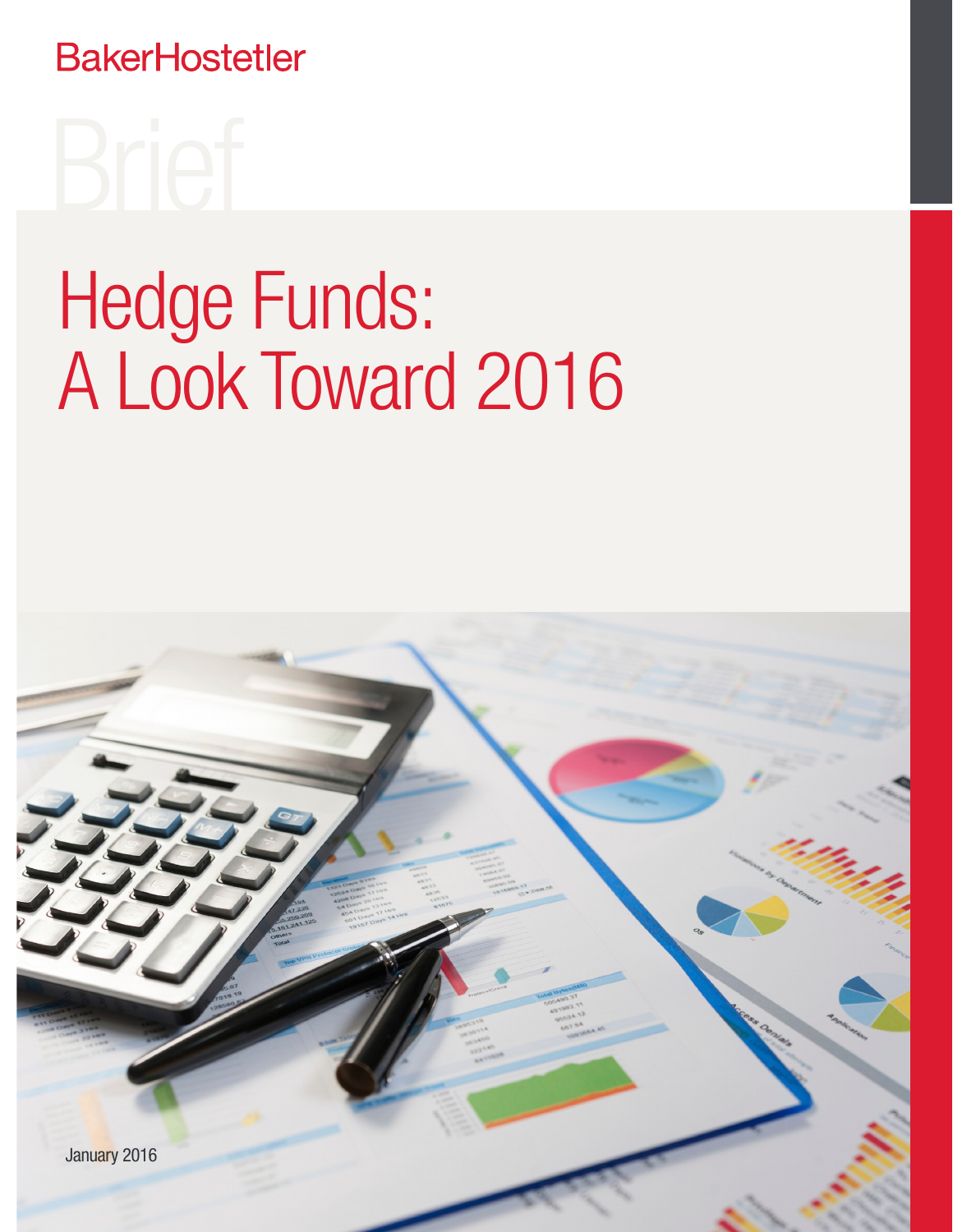On December 2, 2015, BakerHostetler's Hedge Fund Industry Practice hosted a program called "Hedge Funds: A Look Toward 2016" at the New York Yacht Club that was attended by over 60 industry participants. The program provided practical advice to hedge funds and investment advisers for the coming year through the following presentations:

- Mark A. Kornfeld, a partner in BakerHostetler's Hedge Fund Industry and Securities Litigation and Regulatory Enforcement Practices, presented on "Hedge Fund Hot Topics for 2016";
- Marc D. Powers, the National Leader of BakerHostetler's Hedge Fund Industry and Securities Litigation and Regulatory Enforcement Practices, presented "How to Effectively Manage an SEC Examination"; and
- Lauren J. Resnick, a partner in BakerHostetler's White Collar and Corporate Investigations Practice, and Gary Swiman, a partner in EisnerAmper's Compliance and Regulatory Services Group, presented "FinCEN's Proposed Rules on Anti-Money Laundering Policies for Investment Advisers."

## Hedge Fund Hot Topics for 2016

Mr. Kornfeld emphasized that the hot topics for hedge funds in the coming year relate to "compliance, compliance, and more compliance." He explained that, due to the present-day regulatory climate, a strong compliance culture is no longer optional and "outsourcing compliance is caveat emptor." Given the government's aggressive enforcement approach, Mr. Kornfeld cautioned the audience that the "bronze standard" is no longer the expectation for compliance programs, pointing to regulatory pronouncements and several recent cases in which hedge funds were subject to enforcement actions for compliance failures.

"Strong compliance is fundamental to the fiduciary duties of the people who live and breathe in this industry. It is also viewed now as good business. It is a bad business approach to be lax in compliance. The culture at the top is no longer rhetoric. It is actually the industry standard that is expected and demanded from the regulators." – Mark A. Kornfeld

Mr. Kornfeld stated that SEC Chair Mary Jo White recently focused on two types of risks with respect to hedge funds – firm risks and systemic risks. Mr. Kornfeld anticipated that standard marketing disclosures will continue to be a focus in 2016 as the SEC continues to make sure that hedge funds do what they say they will do. With respect to systemic risks, Mr. Kornfeld noted the SEC is focused on stress-testing hedge funds and ensuring that hedge funds have procedures for the orderly transition of client accounts or return of capital when funds are wound down. Mr. Powers agreed that it has been very apparent since the passage of Dodd-Frank that the SEC is concerned with the liquidity of hedge funds.

Mr. Kornfeld pointed out that the most significant systemic risk is cybersecurity because it "is viewed by the SEC as a universal risk that goes well beyond what you do just for your fund but impacts the market as a whole." He stated that recent SEC cybersecurity

guidance represents "a significant sea change in the perspective of the SEC about cybersecurity," noting that firms now have an affirmative obligation to build in robust cyber plans that are state of the art. Mr. Kornfeld also discussed the Office of Compliance Inspections and Examinations' (OCIE's) recent cybersecurity risk alert, which listed many cybersecurity factors on which firms should focus.

Mr. Kornfeld anticipates that the SEC will continue to pursue cases against individuals, because recent enforcement actions appear to "start with the person and work their way back to the fund." In light of this focus, he warned the C-suite that they are "not only in harm's way theoretically as agents, but [also] as individual folks charged as fiduciaries." In the context of compliance officer liability, Mr. Kornfeld noted that the SEC has recently attempted to clarify the facts and circumstances in which cases are brought against CCOs. He noted that these clarifications appear to indicate that the SEC will likely not bring cases against CCOs and other compliance personnel if they exercise fiduciary judgment in devising policies and procedures, conducting training, and promoting a culture in which people are responding to compliance gaps.

"Part of [the SEC's] message was really directed at CEOs and boards of directors. They have to give compliance personnel the resources, the support, the imprimatur of the fund that compliance is first and foremost a priority for the organization." – The Mark A. Kornfeld

Mr. Kornfeld concluded by stating that one of the enforcement tools that the SEC will continue to use in 2016 is its whistleblower program. He noted that the SEC views this program as a "huge success" and has paid out over \$54 million in whistleblower awards over the past several years. In light of the SEC's expansion of this program, Mr. Kornfeld recommended that hedge funds create an internal culture of incentivized compliance and internal reporting, and he and pointed to a recent whistleblower award paid to a compliance officer because the company did not respond to warnings by the officer of imminent substantial harm to investors.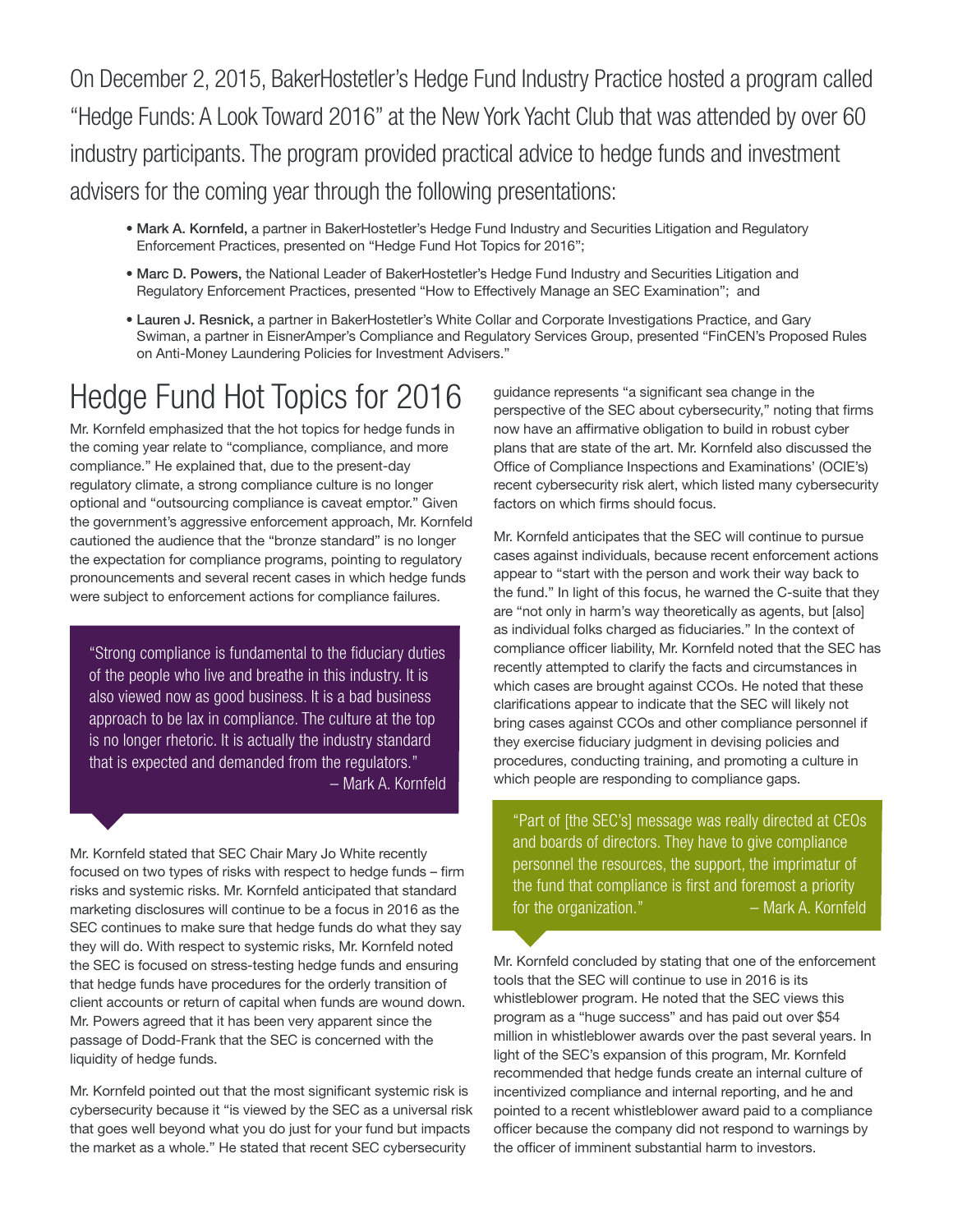#### Effectively Managing SEC Examinations

Mr. Powers noted OCIE has been increasingly active in examining advisers, which he had anticipated years before when Dodd-Frank was passed and many advisers were finally required to register with the SEC. He noted that examinations by and large are risk-based, meaning OCIE is guided by the complexity of the fund and its products, the disciplinary history of the adviser, the AUM (assets under management) of the adviser, the number and type of the advisory clients, and the timeliness of the SEC filings.

Mr. Powers explained that examinations typically begin with a call by OCIE staff, during which they attempt to understand your business and compliance program so they can craft information requests and prepare for their on-site examination. He stated that OCIE staff normally contact the adviser's auditor to get an independent assessment of the nature of the adviser's business and compliance program. Because these initial steps can move quickly, he emphasized the importance of preparation.

"Another important thing that I have found during the course of these [examinations] is that you need to know the various roles, duties, and responsibilities of all the managers, supervisors, principals, marketing people, and other personnel." – Marc D. Powers

In particular, Mr. Powers recommended that funds understand the regulatory priorities to anticipate the focus of an examination and verify the consistency among their written compliance program and their actual regulatory filings, compliance procedures, and disclosures to clients. He also cautioned that advisers should be careful with their representations to OCIE staff during the course of examinations, because careless statements will cause an adviser to lose credibility, and false statements may even subject them to criminal liability.

"Come the end of the day, you see more and more cases going from OCIE exams to enforcement." – Marc D. Powers

Mr. Powers urged the audience to consult outside counsel before, during, and after the examination and to determine how counsel may best be used to assist with it. He noted that counsel invariably can help with interfacing with OCIE staff, preparing employees for interviews, collecting and producing documents while still retaining their confidential status, and assisting in responding to the staff requests.

Mr. Powers stated that the hot buttons in recent examinations he managed were mitigation and disclosure of conflicts of interest, identification and monitoring of access persons, use of nonpublic information, and valuation of illiquid securities and private funds. He noted that OCIE staff have used former industry experts to interpret these issues more and more on recent examinations.

#### New FinCEN Rules on Anti-Money Laundering Policies for Investment Advisers

Ms. Resnick introduced FinCEN's proposed rules to extend the Bank Secrecy Act anti-money laundering law (AML) and suspicious activity reporting regime to investment advisers. Ms. Resnick stated that FinCEN proposed the rules in part to address its concern that individuals would use advisers to launder illicit proceeds and terrorist funds. Ms. Resnick noted that AML enforcement has been an intense area of focus of the U.S. government for some time, as well as a tool of international politics and relations. The stakes have only gotten higher as enforcement actions and the amount of penalties levied against financial institutions and broker-dealers have been increasing.

"[FinCEN's rule is] in the comment period, but it's coming. It's just a question around the edges of how it gets adjusted in terms of its expectations and application." – Lauren J. Resnick

Ms. Resnick urged hedge funds to consider their AML and SAR reporting programs in anticipation of new regulations. Core program requirements include establishing policies, designating an AML compliance officer who has ownership of the program, training employees, auditing and periodic monitoring of the program, and establishing risk-based monitoring and Office of Foreign Assets Control (OFAC) sanctions screening. Ms. Resnick discussed the comment letter submitted by the Managed Funds Association, which notes that the risks of money laundering are reduced for investment advisers. For example, Ms. Resnick noted that some funds have lockup periods of a year or two when investors are unable to transfer their funds, making the funds less likely to be used for laundering purposes. MFA has thus requested certain clarifications and limitations of the proposed rule, but Ms. Resnick noted that investment advisers should expect the rules to pass in some form.

Ms. Resnick noted that a key to compliance programs is head count and resources. Mr. Swiman, a partner with EisnerAmper Compliance and Regulatory Services, copresented on the panel with Ms. Resnick. Mr. Swiman stressed the importance of having a process, and the current expectation of regulators that broker-dealers will monitor transactions in real time. Ms. Resnick noted the importance of establishing programs that allow advisers to understand who their direct interface customers are, and discussed the multiple challenges that exist in this area when the adviser does not have that direct interface. Ms. Resnick also highlighted the challenges of establishing a program like this, which may be inconsistent with the hedge fund environment, as investors seek these vehicles because they want confidentiality and privacy.

Ms. Resnick pointed out that the proposed rules permit hedge funds to delegate AML and suspicious activity reporting obligations. By outsourcing compliance, hedge funds can leverage off of banks' and broker-dealers' established AML programs and manage the costs inherent in establishing and